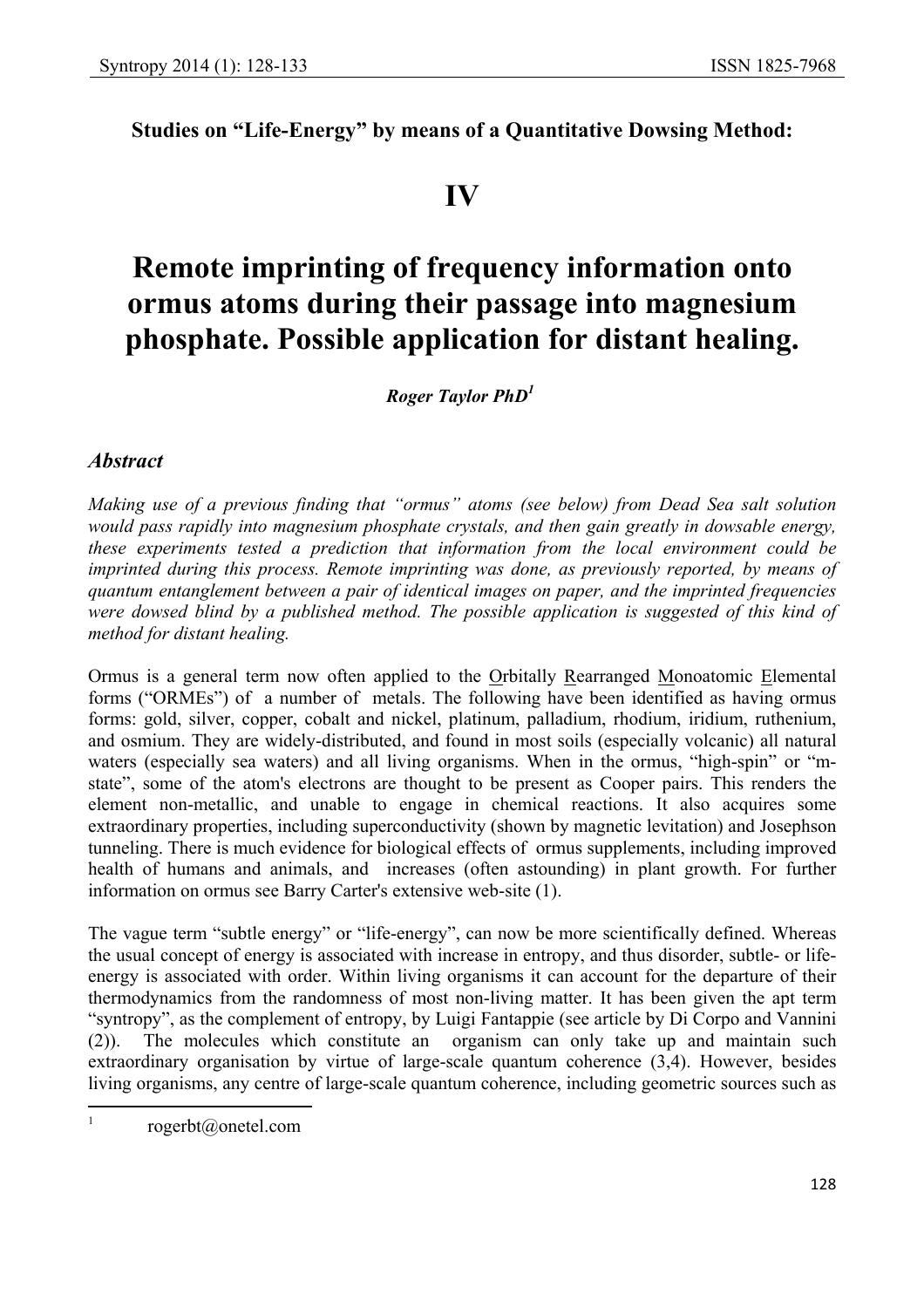pyramids, and technological sources such as lasers, can exert a syntropic influence. This can easily be shown by their ability to induce into water both a dowsable charge and increased absorption in the UV $(5)$ .

Such quantum coherence, may take up a great variety (probably infinite) of patterns. These can encode information of significance to the particular organism, including its bodily form and the intricacies of its biochemical function. Informational patterns can also be used for healing, whether delivered in subtle form from a human healer, or in the form of electrical or sound vibrational frequencies.

All the evidence from research in healing and psychokinesis goes to show that most operators (other than the most accomplished healers, shamans and chi gung masters) are only able to maintain effective intention for short periods at a time. And even vibrational frequencies can only be applied during limited therapy sessions. Thus it would be very useful to be able to encode such information into a device which could present it to the patient (or "healee") on a more continuous basis.

This Part IV extends work reported in Part I, in which it was shown that the life-energy or syntropic field could be dowsed quantitatively (5), and in Part II which established the high affinity of magnesium phosphate (MP) for ormus (6), and in Part III which established non-local transmission of such energy by quantum entanglement between pairs of identical images on paper (7). Here it is shown that specific information can also be transmitted non-locally. Thus specific frequencyinformation transmitted non-locally by images on paper was shown to become stably imprinted onto ormus atoms during their passage into MP.

## *Methods*

As described in Part II, I had found, by dowsing, that the ormus atoms, known to be present in relatively large quantity in Dead Sea salt (DSS) (1), would migrate rapidly from a solution of the salt into these MP crystals. These then acquired a remarkably strong dowsable activity which was not present in the solution, or only very weakly in the original salt crystals. It is presumed that the ormus atoms arrange themselves in the crystal matrix (of MP, but obviously not NaCl) in such a way as to favour enhanced quantum coherence – a Bose-Einstein condensation.

#### Combining ormus/MP and orgonite

For a more powerful energy, e.g. for healing (see discussion) these crystals can be put into a hole in a piece of orgonite (described in Part II) but for which my favoured method now is to use carnauba wax, or a mixture of this with beeswax, since this was sensed by a healer as being more healthy than the toxic resin. In this case a plastic vial  $(\sim 25 \text{ml})$ , is used as mould. It is first packed tightly with steel wool (this packs better if first cut small with scissors) and then filled with the resin or wax mixture. Once the mix has hardened, a central hole (~6mm) is drilled, filled with the crystals, and sealed with more resin or wax. In this way one makes an easily-handled object which, moreover, is considerably more active than either the crystals alone, or the orgonite alone, or the sum of both. As described in Part II, such ormus-activated orgonites function very well to charge water with subtle energy.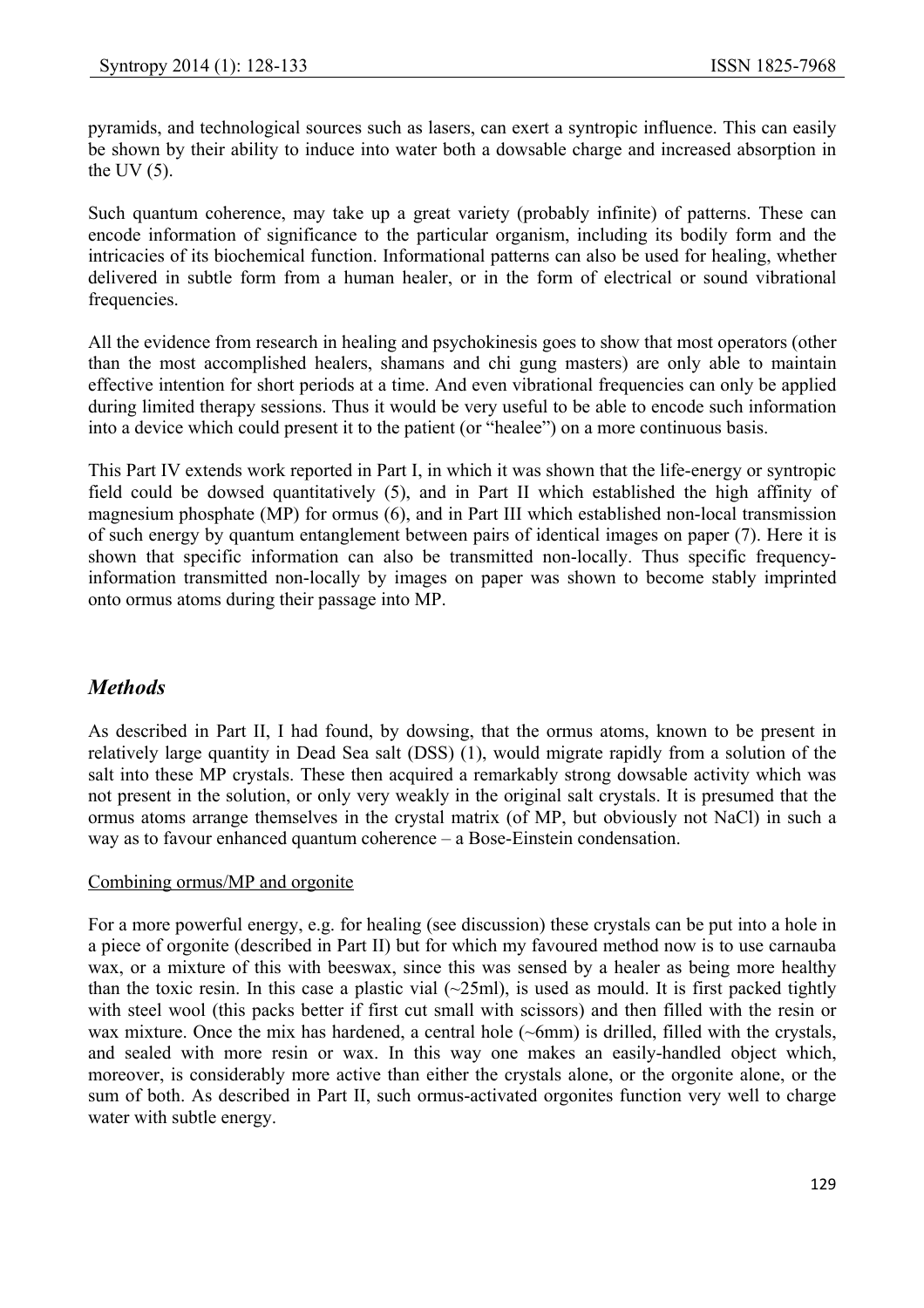## *Experiments and results*

#### Frequency imprinting

For this purpose I have used a small Rife instrument (8). The leads, which would normally be connected to sticky skin-contact pads, were connected to two zinc plates. (aluminium was avoided because it blocks the passage of the subtle energy field). For non-local transmission a flat piece of orgonite, made with steel wool and resin as above, was placed between these plates, and the whole surrounded by the printed image, face inwards (Fig. 1). This image was chosen as the one, out of several tested, which performed best in dowsing tests for non-local entanglement (7).



*Fig. 1. Set-up for sending frequencies non-locally: flat piece of orgonite between two metal plates (to which frequencies are applied) surrounded by printed copy of the chosen image.*

At maximum setting the Rife instrument puts out about 36V, making an electrostatic field of about 12V/cm. At the remote site,  $\sim$ 2-300mg of magnesium phosphate (MP) crystals were placed in a flask, surrounded by another copy of the pattern (Fig. 2). After switching on the output, about 40- 60ml 50% DSS was added to the flask. To ensure that all frequencies get a chance to be taken up (since the uptake of ormus is so rapid) the Rife was set to cycle repeatedly through all the selected frequencies, allowing only 5sec for each. Although sine waves were used for this test, for therapeutic use square waves, with the very sharp rise time of which this machine is capable, are likely to be more effective.



*Fig.2. Receiving set-up: another printed copy of same image as in Fig. 1 surrounds flask containing 50% DSS, and 2-300mg solid MP.*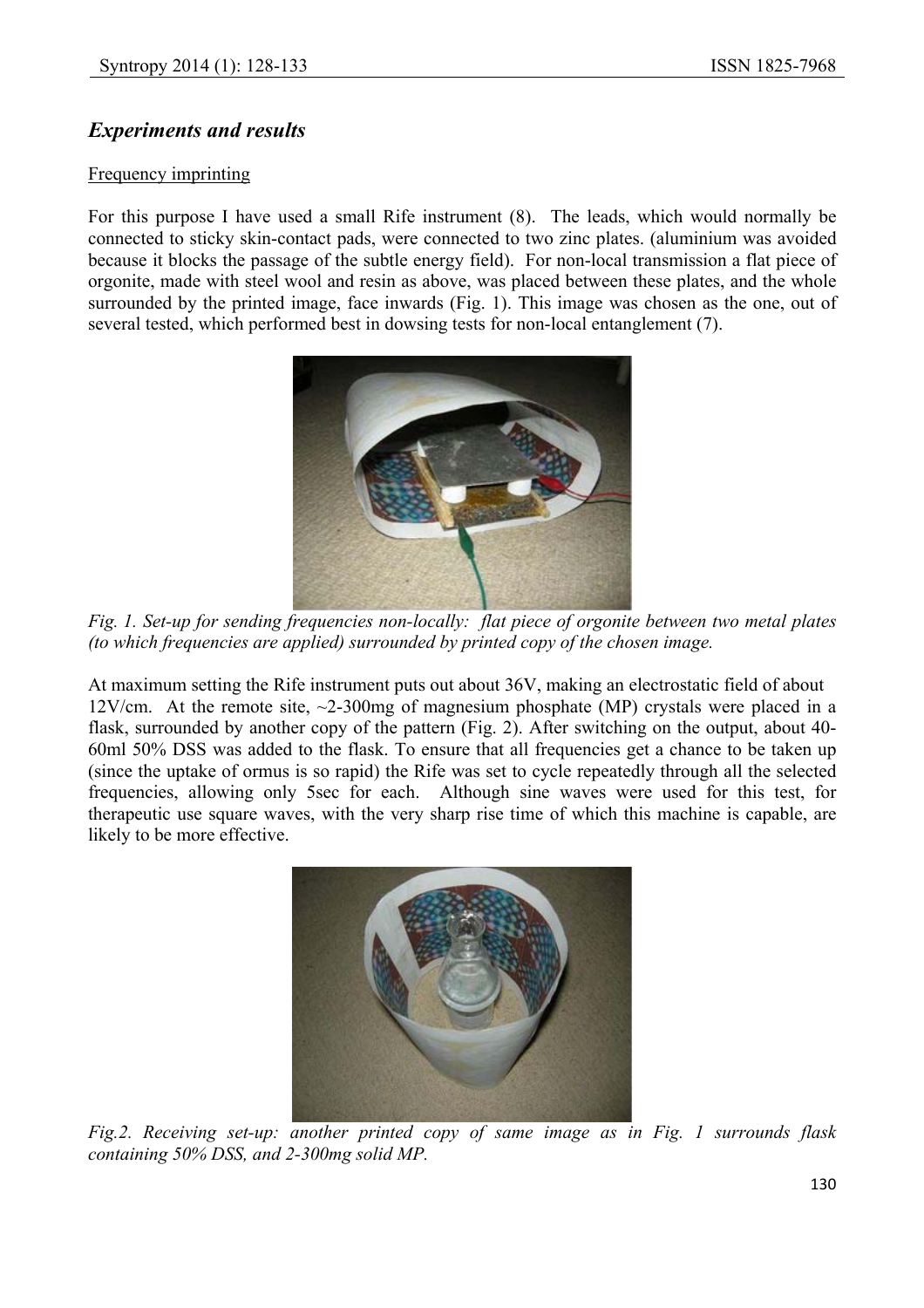Three samples were prepared, with either five, or one, or no frequencies applied. After 15-30min imprinting, the MP crystals were collected on filter paper, washed and dried, enclosed in polythene sachets, and mailed to Cyril Smith. He has developed an accurate and reproducible method for dowsing frequencies (9). Results from the 5-frequency sample, dowsed blind, showed a remarkable correspondence (Fig 3).



*Fig. 3. Results of blind-dowsing a sample of ormus/MP to which five frequencies had been imprinted by the above-described method.*

## *Discussion*

Given that the method involving images on paper works, so as to effectively transmit the dowsable effect of orgonite (7), it is not surprising that information can also be transmitted in the same way. More important, however, is the potential for healing which this result seems to offer, since it could enable the storage of healing intention. As previously mentioned, a healer can usually maintain intention only for short periods. With this method, however, the healer could focus intention on the patient (or "healee") while the DSS is poured onto the MP crystals, and would only need to maintain healing intention for a few minutes. The presence of the healee is not essential, since a surprising amount of information, including body field frequencies is contained in the scattered light from a photograph (10). Once the crystals have been imprinted, they would be incorporated into a piece of orgonite. This could be sent to the healee, who would use it to charge all drinking water. Alternatively, the orgonite containing ormus/MP could be used in a more conventional radionic mode by placing it on the healee's photo or other witness, like a piece of hair (Fig. 4).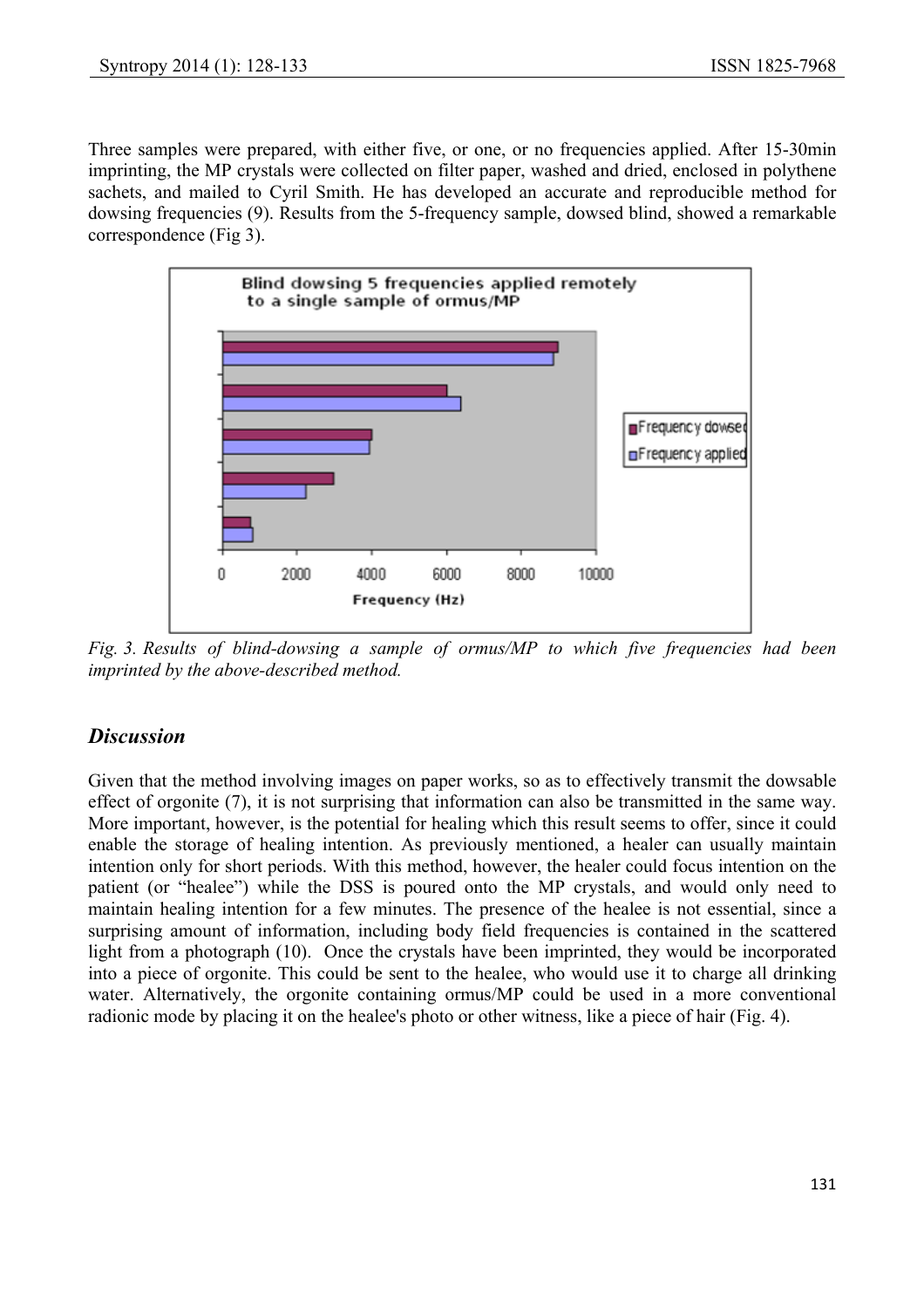

*Fig. 4. (a) Dish contains 50% DSS, to which the healer adds solid MP while focussing healing intention on the healee's photograph. (b) The ormus/MP, imprinted with the healer's influence, has been inserted into a central hole in a piece of orgonite in the plastic vial. Placed on the healee's photo this has the potential to exert healing remotely.*

In this way one might enable a single short healing session to exert a continuous effect for an indefinite period. Such an idea has of course long been used in radionics. According to Karl Welz, from whose web-site Fig. 5 is copied (11), any healing or radionics requires the syntropic field of the operator, but the role of orgonite is to greatly enhance this field.



*Fig. 5. Rationale for his radionic method by Karl Welz (11). "Target" could be a human patient, and "Trend" would normally be healing. Emphasizes the need for life-energy, or syntropic field as supplied either by the healer, or by the orgonite within his device.*

But the method described here could provide a more scientifically-acceptable rationale, and may well be more effective. A particular feature is the option of sending specific frequencies, indicating that it could readily be adapted to send homeopathic information  $-$  e.g. using one of the computerised electrodermal methods, which have such information digitally encoded on the computer hard-disk. .